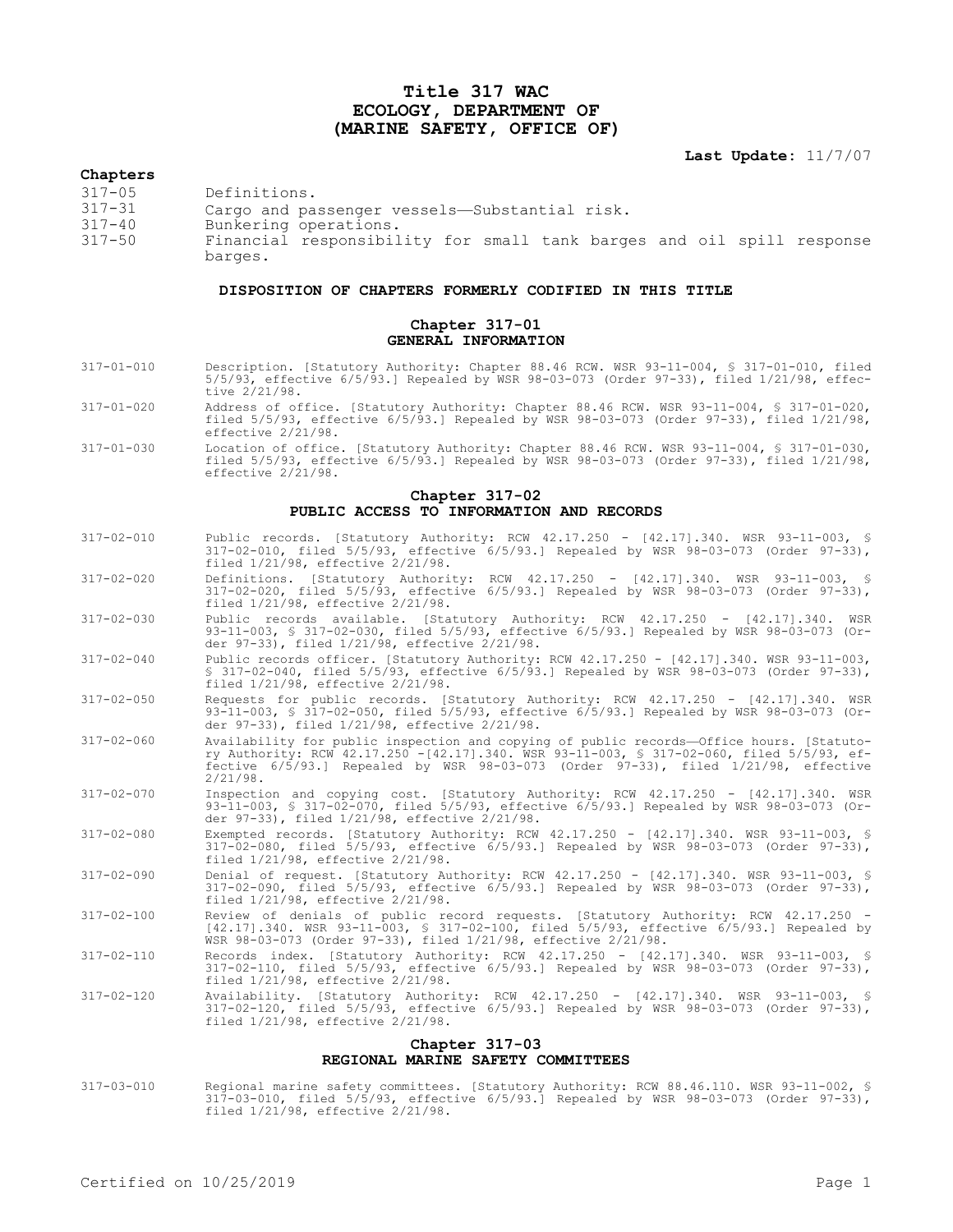317-03-020 Regional marine safety plans. [Statutory Authority: RCW 88.46.110. WSR 93-11-002, § 317-03-020, filed 5/5/93, effective 6/5/93.] Repealed by WSR 98-03-073 (Order 97-33), filed 1/21/98, effective 2/21/98.

### **Chapter 317-10 VESSEL CONTINGENCY PLAN AND RESPONSE CONTRACTOR STANDARDS**

**Reviser's note:** Later promulgation, see chapter 173-182 WAC.

- 317-10-010 Purpose. [Statutory Authority: ESHB 1027. WSR 91-22-086, § 317-10-010, filed 11/5/91, effective 1/1/92.] Repealed by WSR 07-22-118 (Order 07-13), filed 11/7/07, effective 12/8/07. Statutory Authority: Chapters 90.56, 88.46, 90.48 RCW.
- 317-10-020 Authority. [Statutory Authority: ESHB 1027. WSR 91-22-086, § 317-10-020, filed 11/5/91, effective 1/1/92.] Repealed by WSR 07-22-118 (Order 07-13), filed 11/7/07, effective 12/8/07. Statutory Authority: Chapters 90.56, 88.46, 90.48 RCW.
- 317-10-030 Definitions. [Statutory Authority: ESHB 1027. WSR 91-22-086, § 317-10-030, filed 11/5/91, effective 1/1/92.] Repealed by WSR 07-22-118 (Order 07-13), filed 11/7/07, effective 12/8/07. Statutory Authority: Chapters 90.56, 88.46, 90.48 RCW.
- 317-10-035 Applicability. [Statutory Authority: Chapter 43.21I RCW. WSR 93-14-096, § 317-10-035, filed 7/1/93, effective 8/1/93. Statutory Authority: ESHB 1027. WSR 91-22-086, § 317-10-035, filed 11/5/91, effective 1/1/92.] Repealed by WSR 07-22-118 (Order 07-13), filed 11/7/07, effective 12/8/07. Statutory Authority: Chapters 90.56, 88.46, 90.48 RCW.
- 317-10-040 Plan preparation. [Statutory Authority: ESHB 1027. WSR 91-22-086, § 317-10-040, filed 11/5/91, effective 1/1/92.] Repealed by WSR 07-22-118 (Order 07-13), filed 11/7/07, effective 12/8/07. Statutory Authority: Chapters 90.56, 88.46, 90.48 RCW.
- 317-10-045 Plan format requirements. [Statutory Authority: ESHB 1027. WSR 91-22-086, § 317-10-045, filed 11/5/91, effective 1/1/92.] Repealed by WSR 07-22-118 (Order 07-13), filed 11/7/07, effective 12/8/07. Statutory Authority: Chapters 90.56, 88.46, 90.48 RCW.
- 317-10-050 Plan content requirements. [Statutory Authority: ESHB 1027. WSR 91-22-086, § 317-10-050, filed  $11/5/91$ , effective  $1/1/92$ .] Repealed by  $\overline{w}$ SR 07-22-118 (Order 07-13), filed  $11/7/07$ , effective 12/8/07. Statutory Authority: Chapters 90.56, 88.46, 90.48 RCW.
- 317-10-060 Plan submittal. [Statutory Authority: Chapter 88.46 RCW. WSR 93-11-001, § 317-10-060, filed 5/5/93, effective 6/5/93. Statutory Authority: ESHB 1027. WSR 91-22-086, § 317-10-060, filed 11/5/91, effective 1/1/92.] Repealed by WSR 07-22-118 (Order 07-13), filed 11/7/07, effective 12/8/07. Statutory Authority: Chapters 90.56, 88.46, 90.48 RCW.
- 317-10-065 Plan review. [Statutory Authority: ESHB 1027. WSR 91-22-086, § 317-10-065, filed 11/5/91, effective 1/1/92.] Repealed by WSR 07-22-118 (Order 07-13), filed 11/7/07, effective 12/8/07. Statutory Authority: Chapters 90.56, 88.46, 90.48 RCW.
- 317-10-070 Drills and inspections. [Statutory Authority: ESHB 1027. WSR 91-22-086, § 317-10-070, filed 11/5/91, effective 1/1/92.] Repealed by WSR 07-22-118 (Order 07-13), filed 11/7/07, effective 12/8/07. Statutory Authority: Chapters 90.56, 88.46, 90.48 RCW.
- 317-10-075 Plan maintenance and use. [Statutory Authority: ESHB 1027. WSR 91-22-086, § 317-10-075, filed 11/5/91, effective 1/1/92.] Repealed by WSR 07-22-118 (Order 07-13), filed 11/7/07, effective 12/8/07. Statutory Authority: Chapters 90.56, 88.46, 90.48 RCW.
- 317-10-080 Plan update timeline. [Statutory Authority: ESHB 1027. WSR 91-22-086, § 317-10-080, filed 11/5/91, effective 1/1/92.] Repealed by WSR 07-22-118 (Order 07-13), filed 11/7/07, effective 12/8/07. Statutory Authority: Chapters 90.56, 88.46, 90.48 RCW.
- 317-10-085 Noncompliance with plan requirements. [Statutory Authority: ESHB 1027. WSR 91-22-086, § 317-10-085, filed 11/5/91, effective 1/1/92.] Repealed by WSR 07-22-118 (Order 07-13), filed 11/7/07, effective 12/8/07. Statutory Authority: Chapters 90.56, 88.46, 90.48 RCW.
- 317-10-090 Contractor standards. [Statutory Authority: ESHB 1027. WSR 91-22-086, § 317-10-090, filed 11/5/91, effective 1/1/92.] Repealed by WSR 07-22-118 (Order 07-13), filed 11/7/07, effective 12/8/07. Statutory Authority: Chapters 90.56, 88.46, 90.48 RCW.
- 317-10-092 Contractor approval information required. [Statutory Authority: ESHB 1027. WSR 91-22-086, § 317-10-092, filed 11/5/91, effective 1/1/92.] Repealed by WSR 07-22-118 (Order 07-13), filed 11/7/07, effective 12/8/07. Statutory Authority: Chapters 90.56, 88.46, 90.48 RCW.
- 317-10-094 Submittal of contractor approval applications. [Statutory Authority: ESHB 1027. WSR 91-22-086, § 317-10-094, filed 11/5/91, effective 1/1/92.] Repealed by WSR 07-22-118 (Order 07-13), filed 11/7/07, effective 12/8/07. Statutory Authority: Chapters 90.56, 88.46, 90.48 RCW.
- 317-10-096 Contractor application review. [Statutory Authority: ESHB 1027. WSR 91-22-086, § 317-10-096, filed 11/5/91, effective 1/1/92.] Repealed by WSR 07-22-118 (Order 07-13), filed 11/7/07, effective 12/8/07. Statutory Authority: Chapters 90.56, 88.46, 90.48 RCW.
- 317-10-098 Severability. [Statutory Authority: ESHB 1027. WSR 91-22-086, § 317-10-098, filed 11/5/91, effective 1/1/92.] Repealed by WSR 07-22-118 (Order 07-13), filed 11/7/07, effective 12/8/07. Statutory Authority: Chapters 90.56, 88.46, 90.48 RCW.

## **Chapter 317-20 OIL SPILL PREVENTION PLANS**

- 317-20-010 Purpose. [Statutory Authority: RCW 43.21I.030 and 88.46.040. WSR 93-07-005, § 317-20-010, filed  $3/4/93$ , effective  $4/\overline{4}/93$ .] Repealed by WSR 95-01-029, filed 12/9/94, effective 6/7/95. Statutory Authority: RCW 43.21I.030 and 88.46.040.
- 317-20-020 Application. [Statutory Authority: RCW 43.21I.030 and 88.46.040. WSR 93-07-005, § 317-20-020, filed 3/4/93, effective 4/4/93.] Repealed by WSR 95-01-029, filed 12/9/94, effective 6/7/95. Statutory Authority: RCW 43.21I.030 and 88.46.040.
- 317-20-025 Successive plans. [Statutory Authority: RCW 43.21I.030 and 88.46.040. WSR 93-07-005, § 317-20-025, filed 3/4/93, effective 4/4/93.] Repealed by WSR 95-01-029, filed 12/9/94, effective 6/7/95. Statutory Authority: RCW 43.21I.030 and 88.46.040.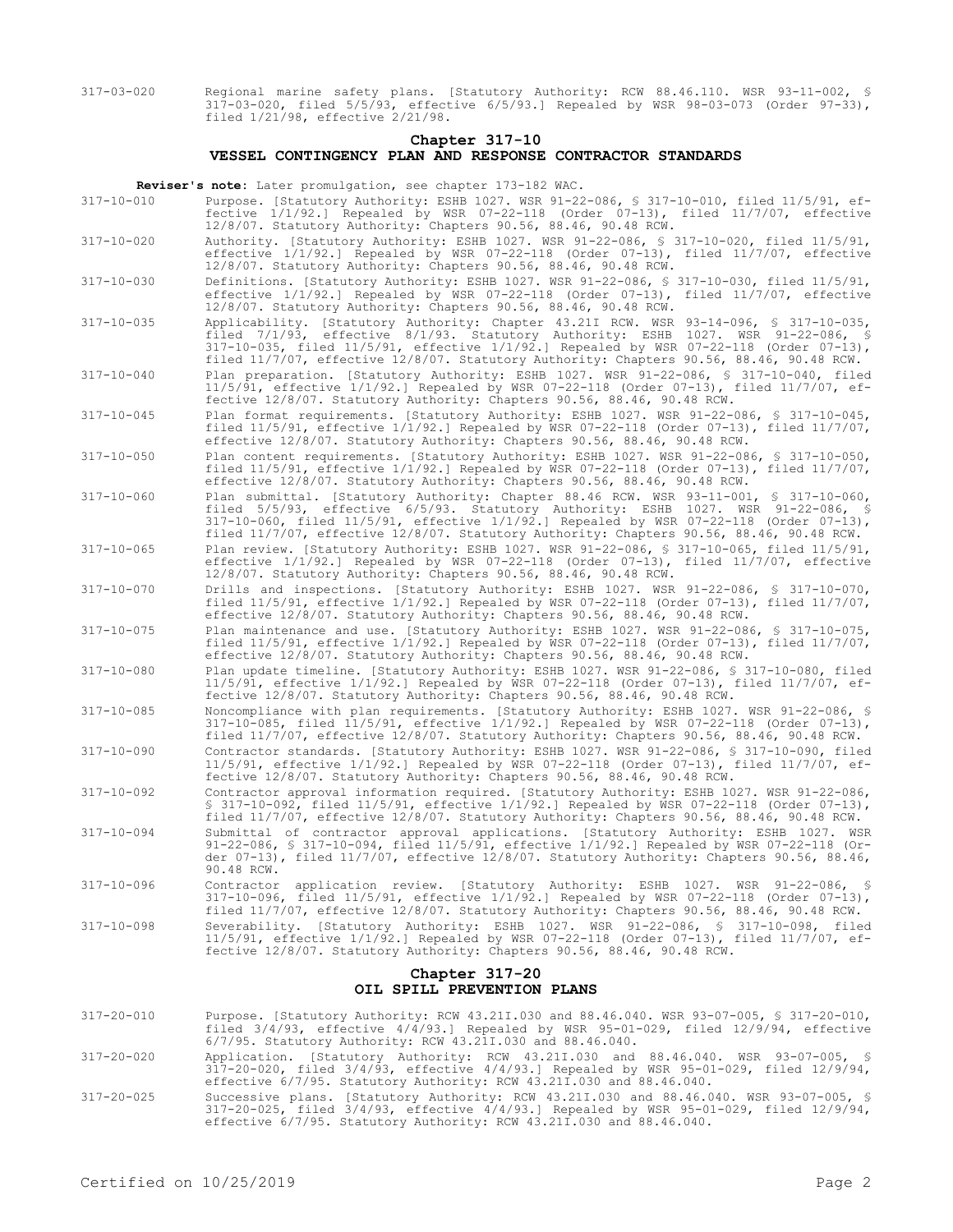317-20-030 Duties. [Statutory Authority: RCW 43.21I.030 and 88.46.040. WSR 93-07-005, § 317-20-030, filed 3/4/93, effective 4/4/93.] Repealed by WSR 95-01-029, filed 12/9/94, effective 6/7/95. Statutory Authority: RCW 43.21I.030 and 88.46.040.

317-20-040 Definitions. [Statutory Authority: RCW 43.21I.030 and 88.46.040. WSR 93-07-005, § 317-20-040, filed 3/4/93, effective 4/4/93.] Repealed by WSR 95-01-029, filed 12/9/94, effective 6/7/95. Statutory Authority: RCW 43.21I.030 and 88.46.040.

317-20-050 Plan submission. [Statutory Authority: RCW 43.21I.030 and 88.46.040. WSR 93-07-005, § 317-20-050, filed 3/4/93, effective 4/4/93.] Repealed by WSR 95-01-029, filed 12/9/94, effective 6/7/95. Statutory Authority: RCW 43.21I.030 and 88.46.040.

317-20-055 Review process. [Statutory Authority: RCW 43.21I.030 and 88.46.040. WSR 93-07-005, § 317-20-055, filed 3/4/93, effective 4/4/93.] Repealed by WSR 95-01-029, filed 12/9/94, effective 6/7/95. Statutory Authority: RCW 43.21I.030 and 88.46.040.

317-20-060 Plan completeness. [Statutory Authority: RCW 43.21I.030 and 88.46.040. WSR 93-07-005, § 317-20-060, filed 3/4/93, effective 4/4/93.] Repealed by WSR 95-01-029, filed 12/9/94, effective 6/7/95. Statutory Authority: RCW 43.21I.030 and 88.46.040.

317-20-065 Verification of minimum compliance. [Statutory Authority: RCW 43.21I.030 and 88.46.040. WSR 93-07-005, § 317-20-065, filed 3/4/93, effective 4/4/93.] Repealed by WSR 95-01-029, filed 12/9/94, effective 6/7/95. Statutory Authority: RCW 43.21I.030 and 88.46.040.

- 317-20-066 Best achievable protection. [Statutory Authority: RCW 43.21I.030 and 88.46.040. WSR 93-07-005, § 317-20-066, filed 3/4/93, effective 4/4/93.] Repealed by WSR 95-01-029, filed 12/9/94, effective 6/7/95. Statutory Authority: RCW 43.21I.030 and 88.46.040.
- 317-20-070 Plan approval. [Statutory Authority: RCW 43.21I.030 and 88.46.040. WSR 93-07-005, § 317-20-070, filed 3/4/93, effective 4/4/93.] Repealed by WSR 95-01-029, filed 12/9/94, effective 6/7/95. Statutory Authority: RCW 43.21I.030 and 88.46.040.

317-20-080 Failure to comply—Plan disapproval. [Statutory Authority: RCW 43.21I.030 and 88.46.040. WSR 93-07-005, § 317-20-080, filed 3/4/93, effective 4/4/93.] Repealed by WSR 95-01-029, filed 12/9/94, effective 6/7/95. Statutory Authority: RCW 43.21I.030 and 88.46.040.

317-20-090 Immediate administrative action. [Statutory Authority: RCW 43.21I.030 and 88.46.040. WSR 93-07-005, § 317-20-090, filed 3/4/93, effective 4/4/93.] Repealed by WSR 95-01-029, filed 12/9/94, effective 6/7/95. Statutory Authority: RCW 43.21I.030 and 88.46.040.

317-20-100 Waivers. [Statutory Authority: RCW 43.21I.030 and 88.46.040. WSR 93-07-005, § 317-20-100, filed 3/4/93, effective 4/4/93.] Repealed by WSR 95-01-029, filed 12/9/94, effective 6/7/95. Statutory Authority: RCW 43.21I.030 and 88.46.040.

- 317-20-110 Information protected from public disclosure. [Statutory Authority: RCW 43.21I.030 and 88.46.040. WSR 93-07-005, § 317-20-110, filed 3/4/93, effective 4/4/93.] Repealed by WSR 95-01-029, filed 12/9/94, effective 6/7/95. Statutory Authority: RCW 43.21I.030 and 88.46.040.
- 317-20-120 Plan update. [Statutory Authority: RCW 43.21I.030 and 88.46.040. WSR 93-07-005, § 317-20-120, filed 3/4/93, effective 4/4/93.] Repealed by WSR 95-01-029, filed 12/9/94, effective 6/7/95. Statutory Authority: RCW 43.21I.030 and 88.46.040.
- 317-20-130 Notice of entry. [Statutory Authority: RCW 43.21I.030 and 88.46.040. WSR 93-07-005, § 317-20-130, filed 3/4/93, effective 4/4/93.] Repealed by WSR 95-01-029, filed 12/9/94, effective 6/7/95. Statutory Authority: RCW 43.21I.030 and 88.46.040.
- 317-20-140 Standards for tank vessel operations. [Statutory Authority: RCW 43.21I.030 and 88.46.040. WSR 93-07-005, § 317-20-140, filed 3/4/93, effective 4/4/93.] Repealed by WSR 95-01-029, filed 12/9/94, effective 6/7/95. Statutory Authority: RCW 43.21I.030 and 88.46.040.
- 317-20-150 Plan format and contents. [Statutory Authority: RCW 43.21I.030 and 88.46.040. WSR 93-07-005, § 317-20-150, filed 3/4/93, effective 4/4/93.] Repealed by WSR 95-01-029, filed 12/9/94, effective 6/7/95. Statutory Authority: RCW 43.21I.030 and 88.46.040.
- 317-20-155 Units of measurement. [Statutory Authority: RCW 43.21I.030 and 88.46.040. WSR 93-07-005, § 317-20-155, filed 3/4/93, effective 4/4/93.] Repealed by WSR 95-01-029, filed 12/9/94, effective 6/7/95. Statutory Authority: RCW 43.21I.030 and 88.46.040.
- 317-20-160 Submittal agreement. [Statutory Authority: RCW 43.21I.030 and 88.46.040. WSR 93-07-005, § 317-20-160, filed 3/4/93, effective 4/4/93.] Repealed by WSR 95-01-029, filed 12/9/94, effective 6/7/95. Statutory Authority: RCW 43.21I.030 and 88.46.040.
- 317-20-165 Intrastate vessel operations schedule. [Statutory Authority: RCW 43.21I.030 and 88.46.040. WSR 93-07-005, § 317-20-165, filed 3/4/93, effective 4/4/93.] Repealed by WSR 95-01-029, filed 12/9/94, effective 6/7/95. Statutory Authority: RCW 43.21I.030 and 88.46.040.
- 317-20-170 Operational summary. [Statutory Authority: RCW 43.21I.030 and 88.46.040. WSR 93-07-005, § 317-20-170, filed 3/4/93, effective 4/4/93.] Repealed by WSR 95-01-029, filed 12/9/94, effective 6/7/95. Statutory Authority: RCW 43.21I.030 and 88.46.040.
- 317-20-180 Definition of event. [Statutory Authority: RCW 43.21I.030 and 88.46.040. WSR 93-07-005, § 317-20-180, filed 3/4/93, effective 4/4/93.] Repealed by WSR 95-01-029, filed 12/9/94, effective 6/7/95. Statutory Authority: RCW 43.21I.030 and 88.46.040.

317-20-190 Reporting events. [Statutory Authority: RCW 43.21I.030 and 88.46.040. WSR 93-07-005, § 317-20-190, filed 3/4/93, effective 4/4/93.] Repealed by WSR 95-01-029, filed 12/9/94, effective 6/7/95. Statutory Authority: RCW 43.21I.030 and 88.46.040.

317-20-200 Personnel information. [Statutory Authority: RCW 43.21I.030 and 88.46.040. WSR 93-07-005, § 317-20-200, filed 3/4/93, effective 4/4/93.] Repealed by WSR 95-01-029, filed 12/9/94, effective 6/7/95. Statutory Authority: RCW 43.21I.030 and 88.46.040.

- 317-20-210 Preventive maintenance program. [Statutory Authority: RCW 43.21I.030 and 88.46.040. WSR 93-07-005, § 317-20-210, filed 3/4/93, effective 4/4/93.] Repealed by WSR 95-01-029, filed 12/9/94, effective 6/7/95. Statutory Authority: RCW 43.21I.030 and 88.46.040.
- 317-20-220 Spill prevention technology. [Statutory Authority: RCW 43.21I.030 and 88.46.040. WSR 93-07-005, § 317-20-220, filed 3/4/93, effective 4/4/93.] Repealed by WSR 95-01-029, filed 12/9/94, effective 6/7/95. Statutory Authority: RCW 43.21I.030 and 88.46.040.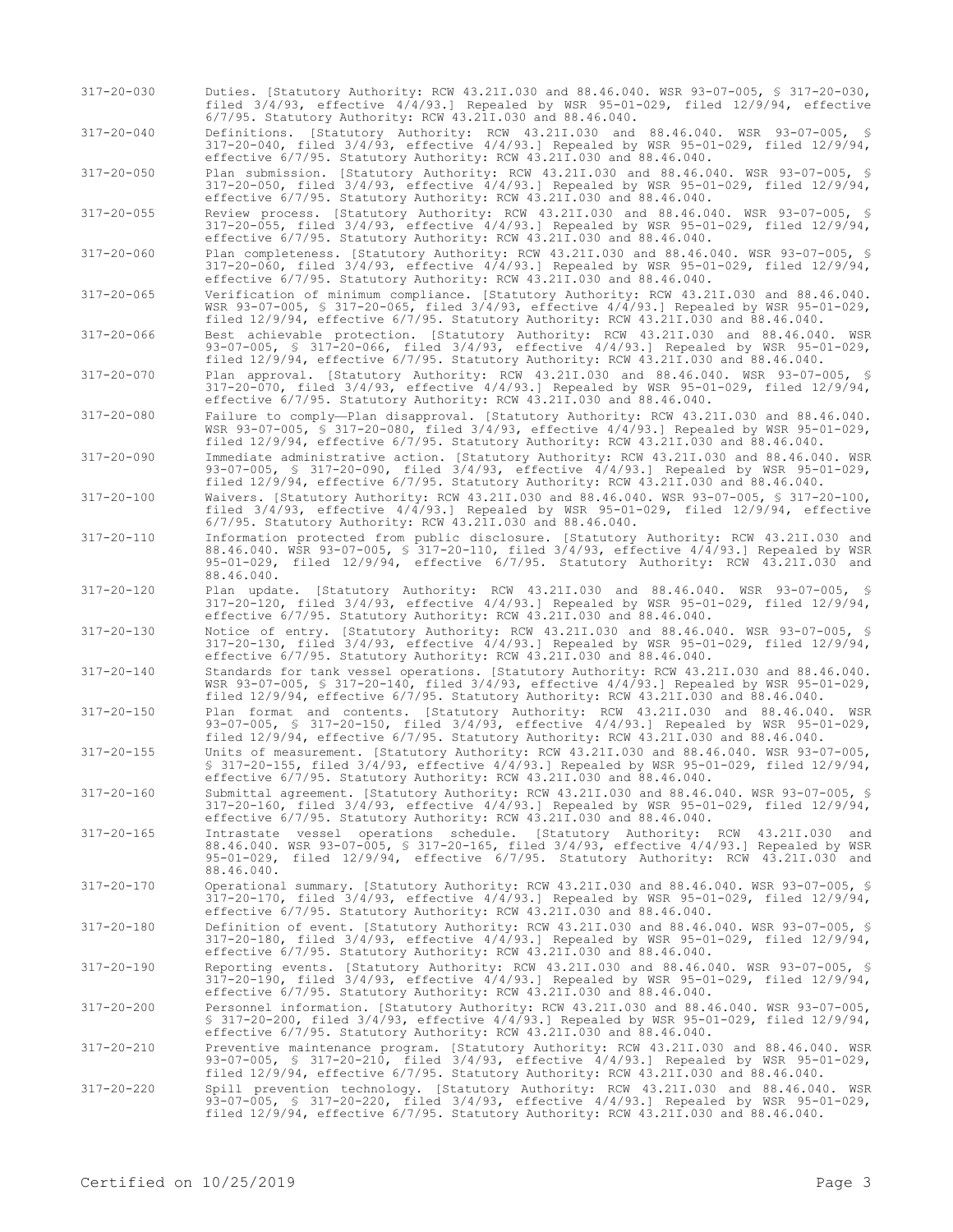- 317-20-230 Regional marine safety committee plans. [Statutory Authority: RCW 43.21I.030 and 88.46.040. WSR 93-07-005, § 317-20-230, filed 3/4/93, effective 4/4/93.] Repealed by WSR 95-01-029, filed 12/9/94, effective 6/7/95. Statutory Authority: RCW 43.21I.030 and 88.46.040.
- 317-20-240 Documentation. [Statutory Authority: RCW 43.21I.030 and 88.46.040. WSR 93-07-005, § 317-20-240, filed 3/4/93, effective 4/4/93.] Repealed by WSR 95-01-029, filed 12/9/94, effective 6/7/95. Statutory Authority: RCW 43.21I.030 and 88.46.040.

317-20-900 Severability. [Statutory Authority: RCW 43.21I.030 and 88.46.040. WSR 93-07-005, § 317-20-900, filed 3/4/93, effective 4/4/93.] Repealed by WSR 95-01-029, filed 12/9/94, effective 6/7/95. Statutory Authority: RCW 43.21I.030 and 88.46.040.

317-20-999 Interim prevention plans. [Statutory Authority: RCW 43.21I.030 and 88.46.040. WSR 92-24-024, § 317-20-999, filed 11/24/92, effective 12/24/92.] Repealed by WSR 95-01-029, filed 12/9/94, effective 6/7/95. Statutory Authority: RCW 43.21I.030 and 88.46.040.

### **Chapter 317-21 OIL SPILL PREVENTION PLANS**

- 317-21-010 Purpose. [Statutory Authority: RCW 43.21I.030 and 88.46.040. WSR 95-01-029, § 317-21-010, filed 12/9/94, effective 6/7/95.] Repealed by WSR 01-05-036 (Order 00-23), filed 2/13/01, effective 3/16/01. Statutory Authority: RCW 34.05.354 and 43.21I.030.
- 317-21-020 Application. [Statutory Authority: RCW 88.46.040. WSR 96-03-070, § 317-21-020, filed 1/17/96, effective 2/17/96. Statutory Authority: RCW 43.21I.030 and 88.46.040. WSR 95-01-029, § 317-21-020, filed 12/9/94, effective 6/7/95.] Repealed by WSR 01-05-036 (Order 00-23), filed 2/13/01, effective 3/16/01. Statutory Authority: RCW 34.05.354 and 43.21I.030.
- 317-21-030 Duties. [Statutory Authority: RCW 88.46.040. WSR 96-03-070, § 317-21-030, filed 1/17/96, effective 2/17/96. Statutory Authority: RCW 43.21I.030 and 88.46.040. WSR 95-01-029, § 317-21-030, filed 12/9/94, effective 6/7/95.] Repealed by WSR 01-05-036 (Order 00-23), filed 2/13/01, effective 3/16/01. Statutory Authority: RCW 34.05.354 and 43.21I.030.
- 317-21-040 Information protected from public disclosure. [Statutory Authority: RCW 43.21I.030 and 88.46.040. WSR 95-01-029, § 317-21-040, filed 12/9/94, effective 6/7/95.] Repealed by WSR 01-05-036 (Order 00-23), filed 2/13/01, effective 3/16/01. Statutory Authority: RCW 34.05.354 and 43.21I.030.
- 317-21-050 Language. [Statutory Authority: RCW 43.21I.030 and 88.46.040. WSR 95-01-029, § 317-21-050, filed 12/9/94, effective 6/7/95.] Repealed by WSR 01-05-036 (Order 00-23), filed 2/13/01, effective 3/16/01. Statutory Authority: RCW 34.05.354 and 43.21I.030.
- 317-21-060 Definitions. [Statutory Authority: RCW 43.21I.030 and 88.46.040. WSR 95-01-029, § 317-21-060, filed 12/9/94, effective 6/7/95.] Repealed by WSR 01-05-036 (Order 00-23), filed 2/13/01, effective 3/16/01. Statutory Authority: RCW 34.05.354 and 43.21I.030.
- 317-21-070 Plan submission. [Statutory Authority: RCW 43.21I.030 and 88.46.040. WSR 95-01-029, § 317-21-070, filed 12/9/94, effective 6/7/95.] Repealed by WSR 01-05-036 (Order 00-23), filed 2/13/01, effective 3/16/01. Statutory Authority: RCW 34.05.354 and 43.21I.030.
- 317-21-100 Format. [Statutory Authority: RCW 43.21I.030 and 88.46.040. WSR 95-01-029, § 317-21-100, filed 12/9/94, effective 6/7/95.] Repealed by WSR 01-05-036 (Order 00-23), filed 2/13/01, effective 3/16/01. Statutory Authority: RCW 34.05.354 and 43.21I.030.
- 317-21-110 Units of measure. [Statutory Authority: RCW 43.21I.030 and 88.46.040. WSR 95-01-029, § 317-21-110, filed 12/9/94, effective 6/7/95.] Repealed by WSR 01-05-036 (Order 00-23), filed 2/13/01, effective 3/16/01. Statutory Authority: RCW 34.05.354 and 43.21I.030.
- 317-21-120 Submittal agreement. [Statutory Authority: RCW 88.46.040. WSR 96-03-070, § 317-21-120, filed 1/17/96, effective 2/17/96. Statutory Authority: RCW 43.21I.030 and 88.46.040. WSR 95-01-029, § 317-21-120, filed 12/9/94, effective 6/7/95.] Repealed by WSR 01-05-036 (Order 00-23), filed 2/13/01, effective 3/16/01. Statutory Authority: RCW 34.05.354 and 43.21I.030.
- 317-21-130 Event reporting. [Statutory Authority: RCW 43.21I.030 and 88.46.040. WSR 95-01-029, § 317-21-130, filed 12/9/94, effective 6/7/95.] Repealed by WSR 00-16-134 (Order 00-14), filed 8/2/00, effective 9/2/00. Statutory Authority: RCW 34.05.354.
- 317-21-140 Vessel specific information and documentation. [Statutory Authority: RCW 43.21I.030 and 88.46.040. WSR 95-01-029, § 317-21-140, filed 12/9/94, effective 6/7/95.] Repealed by WSR 01-05-036 (Order 00-23), filed 2/13/01, effective 3/16/01. Statutory Authority: RCW 34.05.354 and 43.21I.030.
- 317-21-200 Operating procedures—Watch practices. [Statutory Authority: RCW 88.46.040. WSR 96-03-070, § 317-21-200, filed 1/17/96, effective 2/17/96. Statutory Authority: RCW 43.21I.030 and 88.46.040. WSR 95-01-029, § 317-21-200, filed 12/9/94, effective 6/7/95.] Repealed by WSR 00-16-134 (Order 00-14), filed 8/2/00, effective 9/2/00. Statutory Authority: RCW 34.05.354.
- 317-21-205 Operating procedures—Navigation. [Statutory Authority: RCW 88.46.040. WSR 96-03-070, § 317-21-205, filed 1/17/96, effective 2/17/96. Statutory Authority: RCW 43.21I.030 and 88.46.040. WSR 95-01-029, § 317-21-205, filed 12/9/94, effective 6/7/95.] Repealed by WSR 00-16-134 (Order 00-14), filed 8/2/00, effective 9/2/00. Statutory Authority: RCW 34.05.354.
- 317-21-210 Operating procedures—Engineering. [Statutory Authority: RCW 88.46.040. WSR 96-03-070, § 317-21-210, filed 1/17/96, effective 2/17/96. Statutory Authority: RCW 43.21I.030 and 88.46.040. WSR 95-01-029, § 317-21-210, filed 12/9/94, effective 6/7/95.] Repealed by WSR 00-16-134 (Order 00-14), filed 8/2/00, effective 9/2/00. Statutory Authority: RCW 34.05.354.
- 317-21-215 Operating procedures—Prearrival tests and inspections. [Statutory Authority: RCW 88.46.040. WSR 96-03-070, § 317-21-215, filed 1/17/96, effective 2/17/96. Statutory Authority: RCW 43.21I.030 and 88.46.040. WSR 95-01-029, § 317-21-215, filed 12/9/94, effective 6/7/95.] Repealed by WSR 00-16-134 (Order 00-14), filed 8/2/00, effective 9/2/00. Statutory Authority: RCW 34.05.354.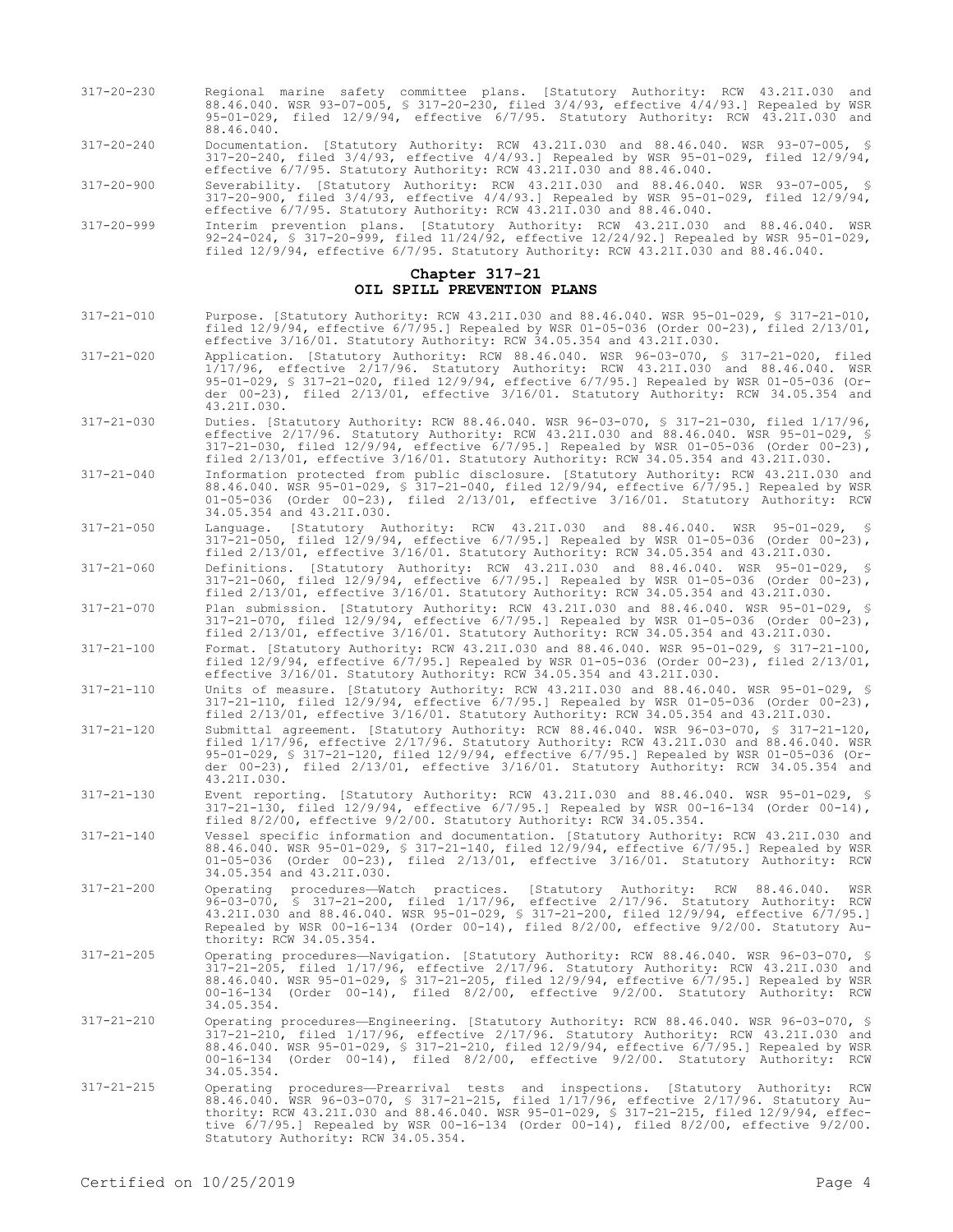| $317 - 21 - 220$ | Operating procedures—Emergency procedures. [Statutory Authority: RCW 43.21I.030 and<br>88.46.040. WSR 95-01-029, § 317-21-220, filed 12/9/94, effective 6/7/95.] Repealed by WSR<br>$00-16-134$ (Order $00-14$ ), filed $8/2/00$ , effective $9/2/00$ . Statutory Authority: RCW<br>34.05.354.                                                                                                                    |
|------------------|-------------------------------------------------------------------------------------------------------------------------------------------------------------------------------------------------------------------------------------------------------------------------------------------------------------------------------------------------------------------------------------------------------------------|
| $317 - 21 - 225$ | Operating procedures-Events. [Statutory Authority: RCW 43.21I.030 and 88.46.040. WSR<br>95-01-029, § 317-21-225, filed $12/9/94$ , effective $6/7/95$ . Repealed by WSR 00-16-134 (Or-<br>der $00-14$ ), filed $8/2/00$ , effective $9/2/00$ . Statutory Authority: RCW 34.05.354.                                                                                                                                |
| $317 - 21 - 230$ | Personnel policies-Training. [Statutory Authority: RCW 43.21I.030 and 88.46.040. WSR<br>95-01-029, § 317-21-230, filed 12/9/94, effective 6/7/95.] Repealed by WSR 00-16-134 (Or-<br>der $00-14$ ), filed $8/2/00$ , effective $9/2/00$ . Statutory Authority: RCW 34.05.354.                                                                                                                                     |
| $317 - 21 - 235$ | Personnel policies-Illicit drug and alcohol use. [Statutory Authority: RCW 88.46.040.<br>WSR $96-03-070$ , § 317-21-235, filed $1/17/96$ , effective $2/17/96$ . Statutory Authority: RCW<br>43.21I.030 and 88.46.040. WSR 95-01-029, \$ 317-21-235, filed 12/9/94, effective 6/7/95.]<br>Repealed by WSR 00-16-134 (Order 00-14), filed $8/2/00$ , effective $9/2/00$ . Statutory Au-<br>thority: RCW 34.05.354. |
| $317 - 21 - 240$ | Personnel policies-Personnel evaluation. [Statutory Authority: RCW 43.21I.030 and<br>88.46.040. WSR 95-01-029, § 317-21-240, filed 12/9/94, effective 6/7/95.] Repealed by WSR<br>$00-16-134$ (Order $00-14$ ), filed $8/2/00$ , effective $9/2/00$ . Statutory Authority: RCW<br>34.05.354.                                                                                                                      |
| $317 - 21 - 245$ | Personnel policies-Work hours. [Statutory Authority: RCW 88.46.040. WSR 96-03-070, §<br>317-21-245, filed 1/17/96, effective 2/17/96. Statutory Authority: RCW 43.21I.030 and<br>88.46.040. WSR 95-01-029, \$ 317-21-245, filed 12/9/94, effective 6/7/95.] Repealed by WSR<br>00-16-134 (Order 00-14), filed 8/2/00, effective 9/2/00. Statutory Authority: RCW<br>34.05.354.                                    |
| $317 - 21 - 250$ | Personnel policies—Language. [Statutory Authority: RCW 43.21I.030 and 88.46.040. WSR<br>95-01-029, § 317-21-250, filed $12/9/94$ , effective $6/7/95$ . Repealed by WSR 00-16-134 (Or-<br>der $00-14$ ), filed $8/2/00$ , effective $9/2/00$ . Statutory Authority: RCW 34.05.354.                                                                                                                                |
| $317 - 21 - 255$ | Personnel policies—Record keeping. [Statutory Authority: RCW 43.21I.030 and 88.46.040.<br>WSR 95-01-029, § 317-21-255, filed 12/9/94, effective 6/7/95.] Repealed by WSR 00-16-134<br>(Order $00-14$ ), filed $8/2/00$ , effective $9/2/00$ . Statutory Authority: RCW 34.05.354.                                                                                                                                 |
| $317 - 21 - 260$ | Management. [Statutory Authority: RCW 43.21I.030 and 88.46.040. WSR 95-01-029, §<br>$317-21-260$ , filed $12/9/94$ , effective $6/7/95$ . Repealed by WSR 00-16-134 (Order 00-14),<br>filed 8/2/00, effective 9/2/00. Statutory Authority: RCW 34.05.354.                                                                                                                                                         |
| $317 - 21 - 265$ | Technology. [Statutory Authority: RCW 88.46.040. WSR 96-03-070, \$ 317-21-265, filed<br>1/17/96, effective 2/17/96. Statutory Authority: RCW 43.21I.030 and 88.46.040. WSR<br>95-01-029, \$ 317-21-265, filed 12/9/94, effective 6/7/95.] Repealed by WSR 00-16-134 (Or-<br>der $00-14$ ), filed $8/2/00$ , effective $9/2/00$ . Statutory Authority: RCW 34.05.354.                                              |
| $317 - 21 - 300$ | Operating procedures—Watch procedures. [Statutory Authority: RCW 43.21I.030<br>and<br>88.46.040. WSR 95-01-029, § 317-21-300, filed 12/9/94, effective 6/7/95.] Repealed by WSR<br>$01-05-036$ (Order $00-23$ ), filed $2/13/01$ , effective $3/16/01$ . Statutory Authority: RCW<br>34.05.354 and 43.21I.030.                                                                                                    |
| $317 - 21 - 305$ | Operating procedures—Navigation procedures. [Statutory Authority: RCW 43.21I.030 and<br>88.46.040. WSR 95-01-029, § 317-21-305, filed 12/9/94, effective 6/7/95.] Repealed by WSR<br>$01-05-036$ (Order $00-23$ ), filed $2/13/01$ , effective $3/16/01$ . Statutory Authority: RCW<br>34.05.354 and 43.21I.030.                                                                                                  |
| $317 - 21 - 310$ | Operating procedures—Emergency procedures. [Statutory Authority: RCW 43.21I.030 and<br>88.46.040. WSR 95-01-029, § 317-21-310, filed 12/9/94, effective 6/7/95.] Repealed by WSR<br>01-05-036 (Order 00-23), filed 2/13/01, effective 3/16/01. Statutory Authority: RCW<br>34.05.354 and 43.21I.030.                                                                                                              |
| $317 - 21 - 315$ | Personnel policies-Crewing. [Statutory Authority: RCW 43.21I.030 and 88.46.040. WSR<br>95-01-029, § 317-21-315, filed 12/9/94, effective 6/7/95.] Repealed by WSR 01-05-036 (Or-<br>der 00-23), filed 2/13/01, effective 3/16/01. Statutory Authority: RCW 34.05.354 and<br>43.21I.030.                                                                                                                           |
| $317 - 21 - 320$ | Personnel policies-Training. [Statutory Authority: RCW 88.46.040. WSR 96-03-070, §<br>317-21-320, filed 1/17/96, effective 2/17/96. Statutory Authority: RCW 43.21I.030 and<br>88.46.040. WSR 95-01-029, \$ 317-21-320, filed 12/9/94, effective 6/7/95.] Repealed by WSR<br>01-05-036 (Order 00-23), filed 2/13/01, effective 3/16/01. Statutory Authority: RCW<br>34.05.354 and 43.21I.030.                     |
| $317 - 21 - 325$ | Personnel policies-Illicit drug and alcohol use. [Statutory Authority: RCW 43.21I.030<br>and 88.46.040. WSR 95-01-029, § 317-21-325, filed 12/9/94, effective 6/7/95.1 Repealed by<br>WSR 01-05-036 (Order 00-23), filed 2/13/01, effective 3/16/01. Statutory Authority: RCW<br>34.05.354 and 43.21I.030.                                                                                                        |
| $317 - 21 - 330$ | Personnel policies-Work hours. [Statutory Authority: RCW 43.21I.030 and 88.46.040. WSR<br>95-01-029, § 317-21-330, filed 12/9/94, effective 6/7/95.] Repealed by WSR 01-05-036 (Or-<br>der 00-23), filed 2/13/01, effective 3/16/01. Statutory Authority: RCW 34.05.354 and<br>43.21I.030.                                                                                                                        |
| $317 - 21 - 335$ | Personnel policies-Record keeping. [Statutory Authority: RCW 43.21I.030 and 88.46.040.<br>WSR 95-01-029, § 317-21-335, filed 12/9/94, effective 6/7/95.] Repealed by WSR 01-05-036<br>(Order $00-23$ ), filed $2/13/01$ , effective $3/16/01$ . Statutory Authority: RCW 34.05.354 and<br>43.21I.030.                                                                                                             |
| $317 - 21 - 340$ | Management. [Statutory Authority: RCW 43.21I.030 and 88.46.040. WSR 95-01-029, §<br>$317-21-340$ , filed $12/9/94$ , effective $6/7/95$ . Repealed by WSR 01-05-036 (Order 00-23),<br>filed $2/13/01$ , effective $3/16/01$ . Statutory Authority: RCW 34.05.354 and 43.21I.030.                                                                                                                                  |
| $317 - 21 - 345$ | Technology. [Statutory Authority: RCW 88.46.040. WSR 96-03-070, § 317-21-345, filed<br>1/17/96, effective 2/17/96. Statutory Authority: RCW 43.21I.030 and 88.46.040. WSR<br>95-01-029, § 317-21-345, filed 12/9/94, effective 6/7/95.] Repealed by WSR 01-05-036 (Or-<br>der $00-23$ ), filed $2/13/01$ , effective $3/16/01$ . Statutory Authority: RCW 34.05.354 and<br>43.21I.030.                            |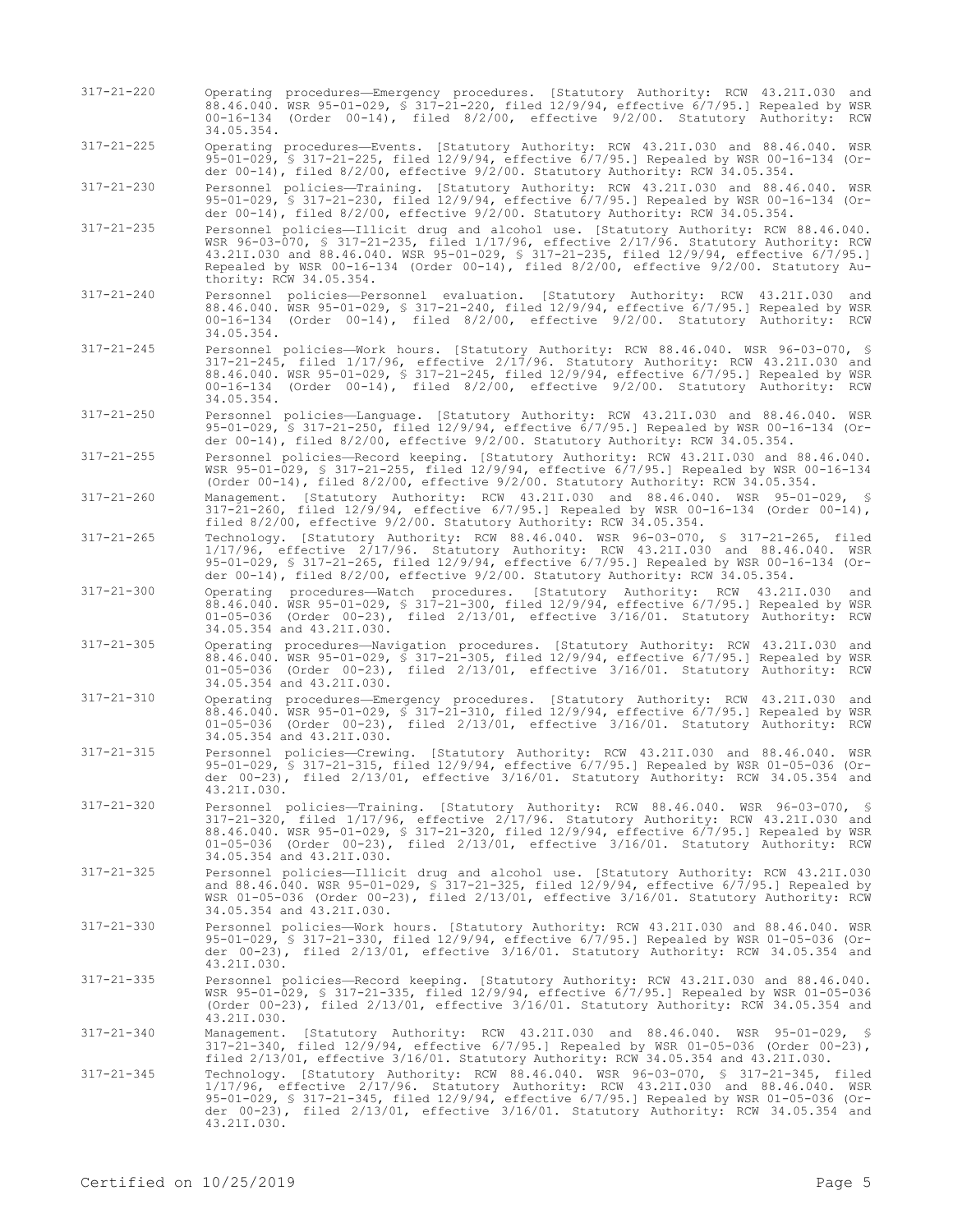317-21-400 Review process. [Statutory Authority: RCW 43.21I.030 and 88.46.040. WSR 95-01-029, § 317-21-400, filed 12/9/94, effective 6/7/95.] Repealed by WSR 01-05-036 (Order 00-23), filed 2/13/01, effective 3/16/01. Statutory Authority: RCW 34.05.354 and 43.21I.030.

317-21-410 Plan approval. [Statutory Authority: RCW 43.21I.030 and 88.46.040. WSR 95-01-029, § 317-21-410, filed 12/9/94, effective 6/7/95.] Repealed by WSR 01-05-036 (Order 00-23), filed 2/13/01, effective 3/16/01. Statutory Authority: RCW 34.05.354 and 43.21I.030.

- 317-21-500 Administrative actions. [Statutory Authority: RCW 88.46.040. WSR 96-03-070, § 317-21-500, filed 1/17/96, effective 2/17/96. Statutory Authority: RCW 43.21I.030 and 88.46.040. WSR 95-01-029, § 317-21-500, filed 12/9/94, effective 6/7/95.] Repealed by WSR 01-05-036 (Order 00-23), filed 2/13/01, effective 3/16/01. Statutory Authority: RCW 34.05.354 and 43.21I.030.
- 317-21-510 Administrative review. [Statutory Authority: RCW 43.21I.030 and 88.46.040. WSR 95-01-029, § 317-21-510, filed 12/9/94, effective 6/7/95.] Repealed by WSR 01-05-036 (Order 00-23), filed 2/13/01, effective 3/16/01. Statutory Authority: RCW 34.05.354 and 43.21I.030.
- 317-21-520 Waivers. [Statutory Authority: RCW 43.21I.030 and 88.46.040. WSR 95-01-029, § 317-21-520, filed 12/9/94, effective 6/7/95.] Repealed by WSR 01-05-036 (Order 00-23), filed 2/13/01, effective 3/16/01. Statutory Authority: RCW 34.05.354 and 43.21I.030.
- 317-21-530 Plan updates. [Statutory Authority: RCW 88.46.040. WSR 96-03-070, § 317-21-530, filed 1/17/96, effective 2/17/96. Statutory Authority: RCW 43.21I.030 and 88.46.040. WSR 95-01-029, § 317-21-530, filed 12/9/94, effective 6/7/95.] Repealed by WSR 01-05-036 (Order 00-23), filed 2/13/01, effective 3/16/01. Statutory Authority: RCW 34.05.354 and 43.21I.030.
- 317-21-540 Advance notice of entry and safety reports. [Statutory Authority: RCW 88.46.040. WSR 96-03-070, § 317-21-540, filed 1/17/96, effective 2/17/96. Statutory Authority: RCW 43.21I.030 and 88.46.040. WSR 95-01-029, § 317-21-540, filed 12/9/94, effective 6/7/95.] Repealed by WSR 00-16-134 (Order 00-14), filed 8/2/00, effective 9/2/00. Statutory Authority: RCW 34.05.354.
- 317-21-550 Inspections and investigations. [Statutory Authority: RCW 43.21I.030 and 88.46.040. WSR 95-01-029, § 317-21-550, filed 12/9/94, effective 6/7/95.] Repealed by WSR 01-05-036 (Order 00-23), filed 2/13/01, effective 3/16/01. Statutory Authority: RCW 34.05.354 and 43.21I.030.
- 317-21-560 Exceptional compliance. [Statutory Authority: RCW 43.21I.030 and 88.46.040. WSR 95-01-029, § 317-21-560, filed 12/9/94, effective 6/7/95.] Repealed by WSR 01-05-036 (Order 00-23), filed 2/13/01, effective 3/16/01. Statutory Authority: RCW 34.05.354 and 43.21I.030.
- 317-21-900 Severability. [Statutory Authority: RCW 43.21I.030 and 88.46.040. WSR 95-01-029, § 317-21-900, filed 12/9/94, effective 6/7/95.] Repealed by WSR 01-05-036 (Order 00-23), filed 2/13/01, effective 3/16/01. Statutory Authority: RCW 34.05.354 and 43.21I.030.
- 317-21-910 Effective date. [Statutory Authority: RCW 43.21I.030 and 88.46.040. WSR 95-01-029, § 317-21-910, filed 12/9/94, effective 6/7/95.] Repealed by WSR 01-05-036 (Order 00-23), filed 2/13/01, effective 3/16/01. Statutory Authority: RCW 34.05.354 and 43.21I.030.

#### **Chapter 317-30**

# **CARGO AND PASSENGER VESSEL SCREENING RULES**

- 317-30-010 Purpose. [Statutory Authority: RCW 43.21I.030 and 88.46.050. WSR 93-07-003, § 317-30-010, filed 3/4/93, effective 4/4/93.] Repealed by WSR 96-12-077, filed 6/5/96, effective 7/6/96. Statutory Authority: RCW 88.46.050 and 43.21I.030.
- 317-30-020 Application. [Statutory Authority: RCW 43.21I.030 and 88.46.050. WSR 93-07-003, § 317-30-020, filed 3/4/93, effective 4/4/93.] Repealed by WSR 96-12-077, filed 6/5/96, effective 7/6/96. Statutory Authority: RCW 88.46.050 and 43.21I.030.
- 317-30-030 Screening for substantial risk. [Statutory Authority: RCW 43.21I.030 and 88.46.050. WSR 93-07-003, § 317-30-030, filed 3/4/93, effective 4/4/93.] Repealed by WSR 96-12-077, filed 6/5/96, effective 7/6/96. Statutory Authority: RCW 88.46.050 and 43.21I.030.
- 317-30-040 Substantial risk factors. [Statutory Authority: RCW 43.21I.030 and 88.46.050. WSR 93-07-003, § 317-30-040, filed 3/4/93, effective 4/4/93.] Repealed by WSR 96-12-077, filed 6/5/96, effective 7/6/96. Statutory Authority: RCW 88.46.050 and 43.21I.030.
- 317-30-050 Cargo and fuel characteristics. [Statutory Authority: RCW 43.21I.030 and 88.46.050. WSR 93-07-003, § 317-30-050, filed 3/4/93, effective 4/4/93.] Repealed by WSR 96-12-077, filed 6/5/96, effective 7/6/96. Statutory Authority: RCW 88.46.050 and 43.21I.030.
- 317-30-060 Operating characteristics. [Statutory Authority: RCW 43.21I.030 and 88.46.050. WSR 93-07-003, § 317-30-060, filed 3/4/93, effective 4/4/93.] Repealed by WSR 96-12-077, filed 6/5/96, effective 7/6/96. Statutory Authority: RCW 88.46.050 and 43.21I.030.
- 317-30-070 Operating environment. [Statutory Authority: RCW 43.21I.030 and 88.46.050. WSR 93-07-003, § 317-30-070, filed 3/4/93, effective 4/4/93.] Repealed by WSR 96-12-077, filed 6/5/96, effective 7/6/96. Statutory Authority: RCW 88.46.050 and 43.21I.030.
- 317-30-080 Notification of entry. [Statutory Authority: RCW 43.21I.030 and 88.46.050. WSR 93-07-003, § 317-30-080, filed 3/4/93, effective 4/4/93.] Repealed by WSR 96-12-077, filed 6/5/96, effective 7/6/96. Statutory Authority: RCW 88.46.050 and 43.21I.030.
- 317-30-090 Intrastate operation. [Statutory Authority: RCW 43.21I.030 and 88.46.050. WSR 93-07-003, § 317-30-090, filed 3/4/93, effective 4/4/93.] Repealed by WSR 96-12-077, filed 6/5/96, effective 7/6/96. Statutory Authority: RCW 88.46.050 and 43.21I.030.
- 317-30-100 Safety reports. [Statutory Authority: RCW 43.21I.030 and 88.46.050. WSR 93-07-003, § 317-30-100, filed 3/4/93, effective 4/4/93.] Repealed by WSR 96-12-077, filed 6/5/96, effective 7/6/96. Statutory Authority: RCW 88.46.050 and 43.21I.030.
- 317-30-110 Safety reports after notice or waiver. [Statutory Authority: RCW 43.21I.030 and 88.46.050. WSR 93-07-003, § 317-30-110, filed 3/4/93, effective 4/4/93.] Repealed by WSR 96-12-077, filed 6/5/96, effective 7/6/96. Statutory Authority: RCW 88.46.050 and 43.21I.030.